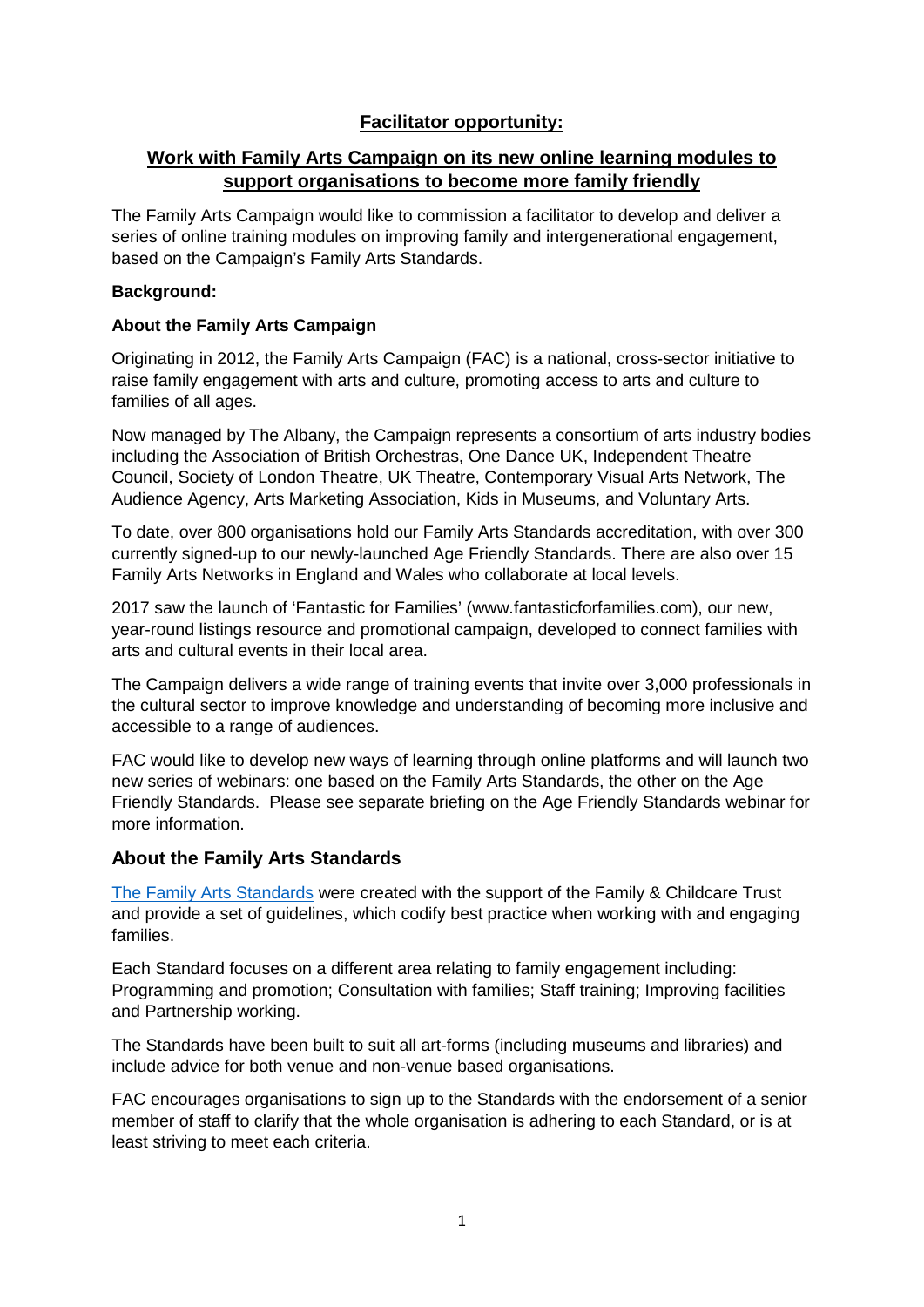Standards sign up is free, and, at present, FAC do not regulate the use of Standards and instead, offer guidelines and resources for organisations to self-assess their own provision and progress through the self-evaluation toolkit in the Standards guidance document.

We would like to introduce a Family Arts Standards learning module through a series of webinars to help organisations understand, use and reflect upon the standards in order to develop a plan that will help their organisation become more family-friendly.

### **How would the Standards course work?**

We aim to host a series of 4 x webinars, with each session focusing on a different strand of the Family Arts Standards. We are looking for a facilitator to deliver these sessions, with the support of the Family Arts Campaign.

The course will begin by inviting delegates to complete and submit a self-assessment toolkit to reflect and assess their existing family provision. The facilitator will use these selfassessments to refine already prepared content for the course to ensure that the webinars are responding to the needs of the organisations taking part.

Delegates will then take part in 4 x webinars focusing on the following:

Session 1: Family programming and communications - *learn more about the steps needed to source and programme high quality, engaging family friendly work - and how to reach and engage more family audiences.* 

Session 2: Gaining and using meaningful consultation with families *- approaches you can take to meet the needs and interests of families in your area and how to put this into practice in your organisation* 

Session 3: Improving your facilities for families and training your staff to become more family friendly (for venues and non-venues) *- practical advice on how to make your organisation family friendly, from the welcome given by staff through to best-practice when thinking about inclusive facilities for family audiences* 

Session 4: Working in partnership to engage more diverse families - *make connections to increase your reach and engagement with families from working with non-arts groups and local councils to brokering new relationships with funders to help your family engagement plan become as effective as possible.* 

After the final webinar, participants will be asked to complete a change-plan to outline how they intend to develop their family offer as a result of attending these webinars.

On completing the course, delegates will become "Standards plus holders" and will receive a discounted ticket to the Family Arts national conference to meet with fellow delegates and update on their progress since taking part. Participating organisations will also receive Standards-plus branding to promote to their audiences that their organisation has gone the extra mile in fulfilling the Family Arts Standards.

The Campaign will also offer each participating organisation a 30-minute follow up support session with the Facilitator or a member of the Family Arts team to provide additional help once the course has finished.

### **Timeframe for delivery**

Webinars announced and sign up open: March 2020

Webinar draft content shared with FAC: Mid-April 2020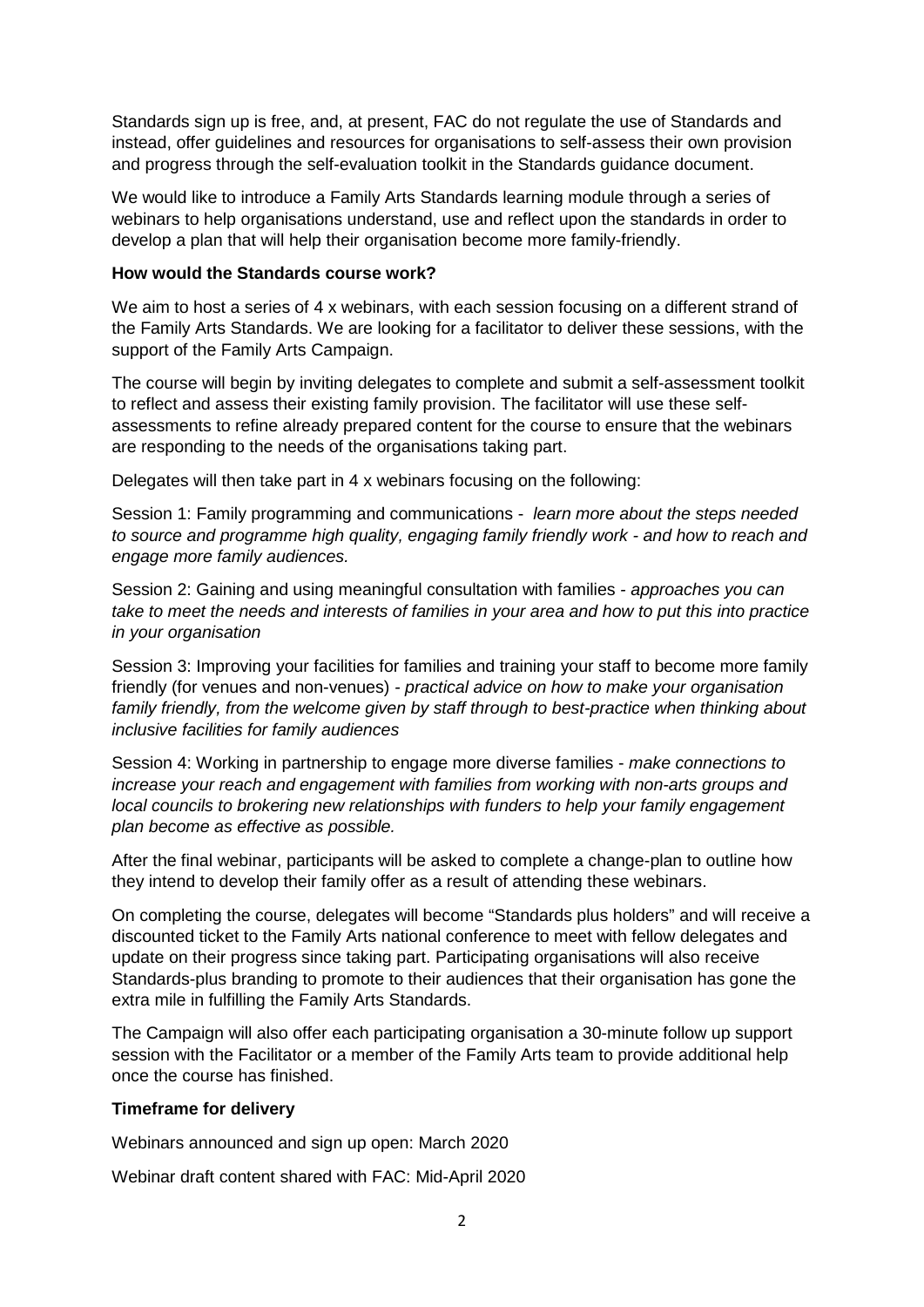Webinars delivered: Mid-May - Mid-July 2020 (one every two weeks across an eight week period)

FAC conference: September 2020

### **Who is the course for?**

The course is for any arts and culture organisation who is interested boosting family engagement and improving visitor experience.

They can be organisations who want to build a family offer from scratch or who want to improve their existing offer by developing a more holistic approach to family engagement

Employees from different departments can join the webinar (e.g. it does not have to be the same person for each session) to ensure that content relates to departmental specialisms.

At least 15 x organisations should take part. We would cap attendance at 25 to ensure workload for follow-up is feasible.

#### **What's included in the offer for those taking part?**

Attending the webinar module will cost each participant £300+VAT which will give participants:

- 6.5 hours of specific tailored content on improving family engagement (4 x 1.5 sessions, plus 30 minutes follow up with Campaign team or facilitator)
- Discounted ticket to attend the Family Arts conference
- Diagnostic support in assessing current levels of provision
- Bespoke advice and support on implementing change post-event with the Campaign team
- Opportunity to network and meet with course attendees at Family Arts Conference
- Completion of course will offer a new Family Arts Standards Plus badge

#### **What are the learning outcomes?**

- Better understanding of the components needed across your organisation to become more family friendly
- Leave with a practical plan on how you will make changes across your organisation to improve access and experience for families
- Be a part of a new community of family specialist organisations committed to excelling in family engagement
- Completion of course will give you a badge of a "Standards plus holder" to share with funders and with stakeholders and family audiences to prove commitment to family engagement.

#### **How do webinars work?**

Webinars are coordinated in partnership with the AMA who host a range of e-learning platforms and courses using the Webex system.

The format of the webinar should be similar to delivering a presentation with the option to use powerpoint, show short films and facilitate discussions with online users.

The facilitator will receive training on the Webex platform and will be supported by an AMA and a Family Arts staff member whilst running the online workshop.